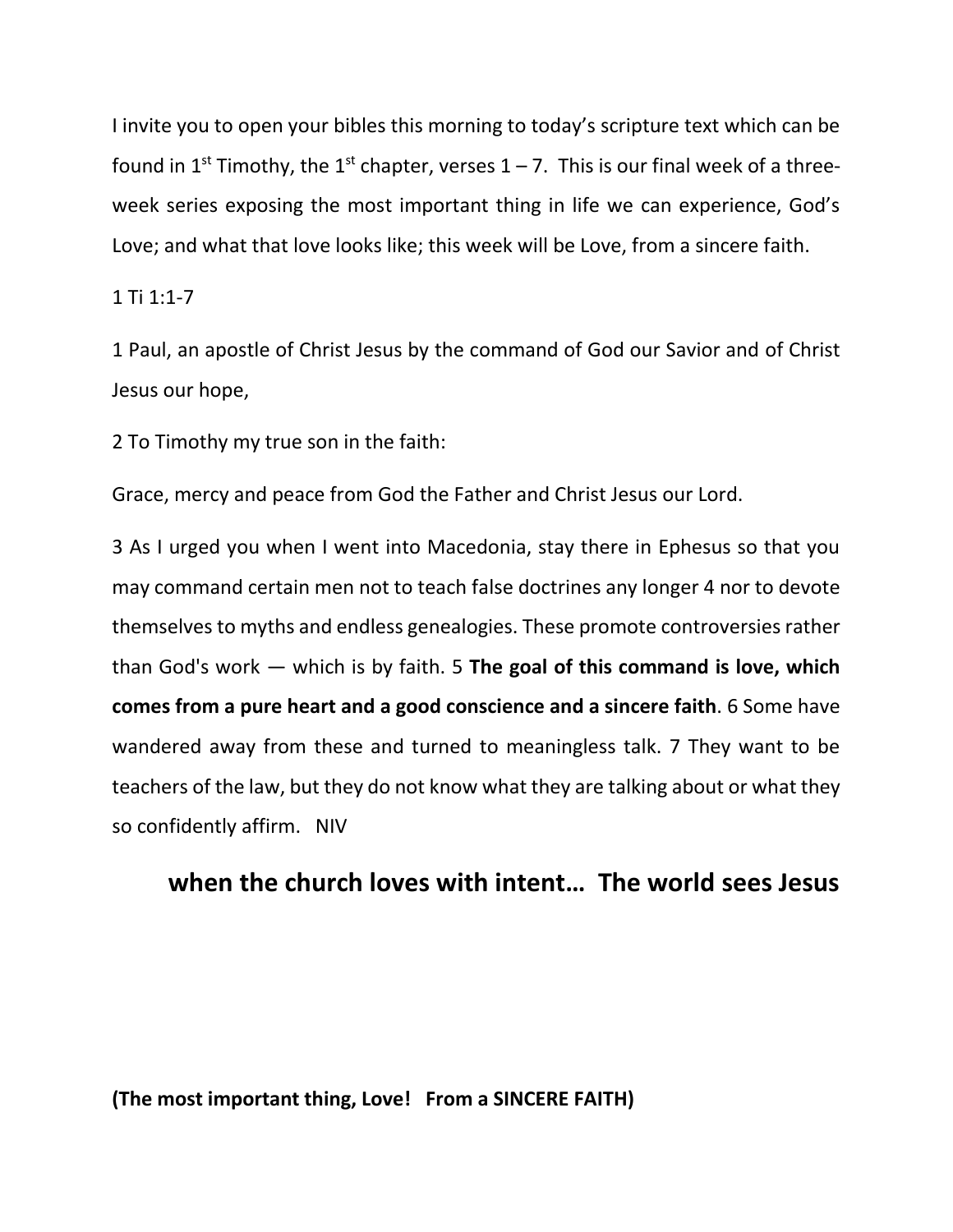In our last two weeks, the biblical truths of how love is generated in our lives with a pure heart and a clean conscience was revealed through Paul's letter to Timothy; two of the three gospel dynamics for allowing the agape love, the characteristic term of Christianity, of God, to occur in our lives. Agape Love, the essential part of God's nature revealing the high esteem which God has for His human children and the high regard which we, in turn, should have for Him, other people, and the world in general. From the heart "flow the springs of life" [\(Proverbs 4:23\)](https://biblia.com/bible/esv/Prov%204.23). "Out of the abundance of the heart [the] mouth speaks" [\(Luke 6:45\)](https://biblia.com/bible/esv/Luke%206.45). The heart is the factory of our soul that generates all desire, thought, emotion, and action. Our heart determines our identity, and that is why in order to become a believer we need a new heart and new spiritual influences upon it [\(Ezekiel 36:26](https://biblia.com/bible/esv/Ezek%2036.26%E2%80%9327)–27).

Paul gets specific in this text. He says that love will flow out of a *pure* heart –– that is, a heart that has been cleansed; one that has no defilement. Wholehearted, life-encompassing love for God expressed in radical love for neighbor, only possible where sin is forgiven and offense is pardoned. Godhonoring lovers are those who cherish Jesus –– who recognize their sin and cling to the cross, the only place where God's wrath against sin is satisfied. May we say with Paul in [1 Timothy 1:15,](https://biblia.com/bible/esv/1%20Tim%201.15) "Christ Jesus came into the world to save sinners, of whom I am the foremost." The pure heart is not haughty because it recognizes the depth of its own depravity apart from Christ. The pure heart empowers one to love even those who are most difficult to love because it has experienced the sin-overcoming love of God itself. In fact, if we are in Christ*,* our failure to love others is a sure sign that our heart is not relishing enough the wonder of our salvation. Love flows from a cleansed, purified heart.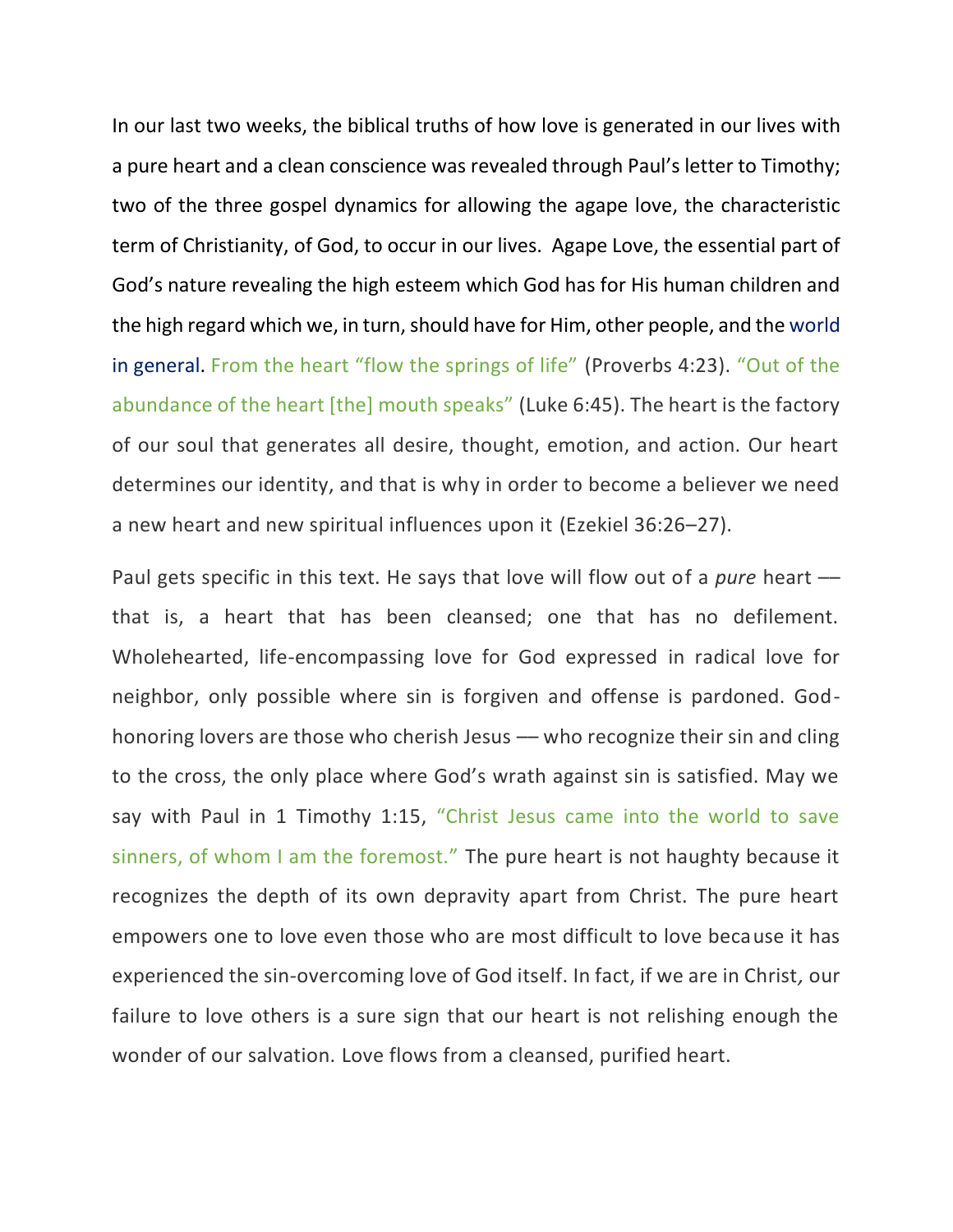Our love of our neighbor giving witness to the world the outcome that springs from our discipleship with Christ, and our faith. God is the personification or embodiment of that perfect love, demonstrated in His gift of salvation and a new covenant through the atoning blood of His one and only Son, our Lord, Jesus Christ on the cross. Revealing the perfect truth about God's grace, offering forgiveness of our sins through repentance, resulting in our redemption, a redemption designed by God, not the vane janglings of false doctrines and teachers; the redemption that results in the purification of our hearts and a cleansing of our conscience, bringing our justification through faith. Giving Christ the glory for the life change we will experience through his new covenant.

Love is also fueled by a "good conscience" (1 Tim 1:5) In the Bible, the conscience urges right and hinders wrong; it passes judgment on a decision or action; and it produces guilt or commendation in the heart. For Paul, a conscience can be "good" or "clear", but it can also become "seared" or "defiled" when someone turns from the faith and rejects Christ.

Love is birthed in a heart that is free from guilt and that enjoys pure motivations. Paul recognized fully his own sinfulness, but he ministered with a good conscience because he had met the wrath-overcoming, mercy-displaying, joybringing Christ. As he says in [1 Timothy 1:14,](https://biblia.com/bible/esv/1%20Tim%201.14) "The grace of our Lord overflowed for me with the faith and love that are in Christ Jesus." Jesus alone can clear the conscience of a sinner and enable right motivation, and therefore Jesus is the ultimate source for the life of love.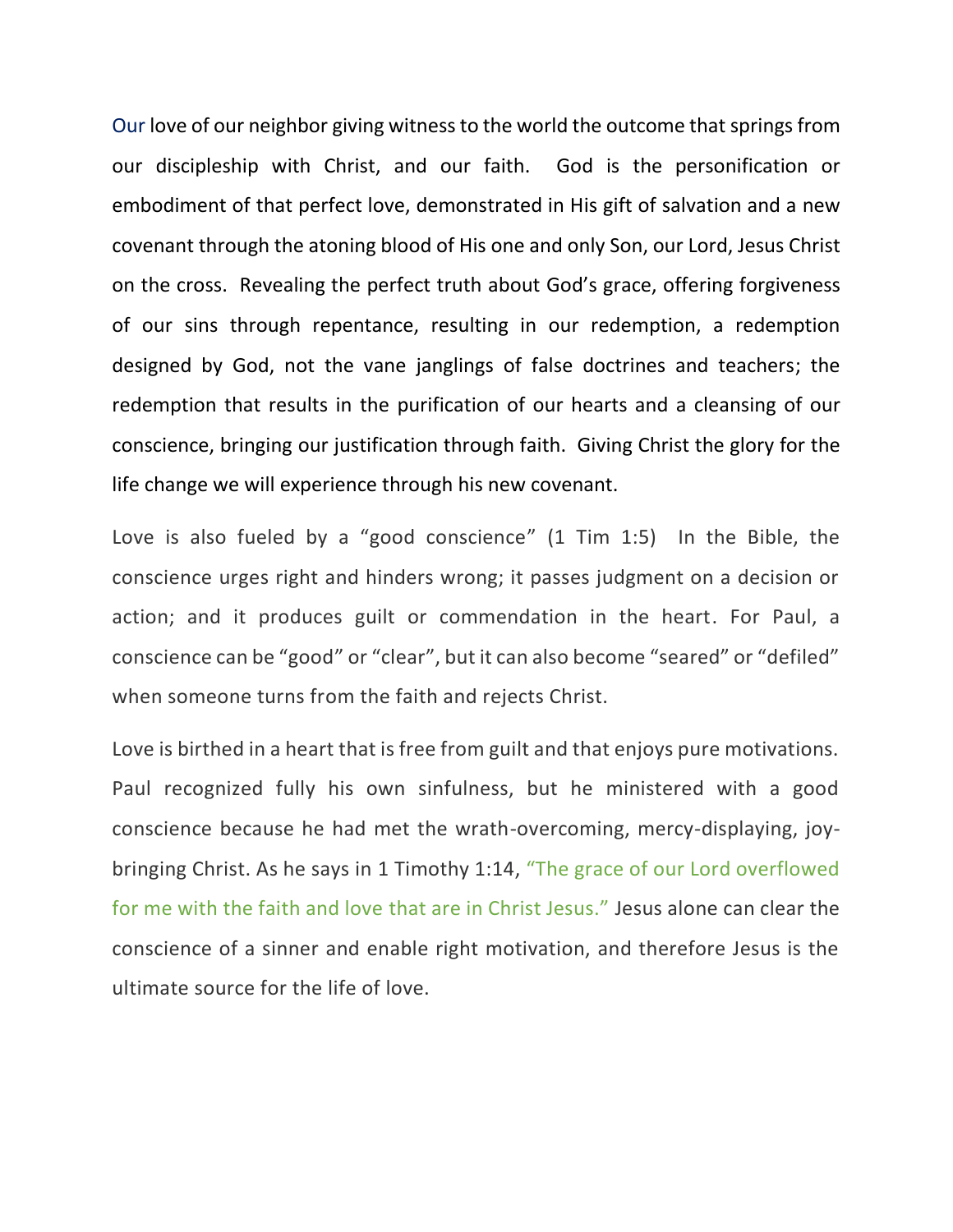The last means Paul supplies for seeing love birthed in one's life is a "sincere faith" [\(1 Timothy 1:5](https://biblia.com/bible/esv/1%20Tim%201.5)). By "sincere," the apostle appears to address the *type* of faith  $-$  it was authentic, genuine, the real deal (2 Tim 1:5) The opposite or antonym of this kind of sincerity or genuineness is "insincerity" like that mentioned in [1 Timothy 4:2.](https://biblia.com/bible/esv/1%20Tim%204.2) Beginning in 4:1, Paul says, "Now the Spirit expressly says that in later times some will depart from the faith by devoting themselves to deceitful spirits and teachings of demons, through the insincerity of liars whose consciences are seared." Paul is looking for an un-hypocritical faith, in contrast to a hypocritical faith.

**FAITH** - the Greek word used here (peace' teece) **pistis** TRUST, CONFIDENCE, BELIEVE. A *belief in* or a *confident attitude* **toward God**, which involves **OUR commitment** to **His will** for our life. We must understand the type of faith he is revealing here. The **sincere** faith, a faith **unfeigned**, or that is a faith without concealment of our thoughts, feelings, or character. A faith without *hypocrisy*. Our sincere faith must take off the many masks of humanity that we are so prone to wear.

According to Heb 11 it is by *Faith We Understand* (vrs 1-3) Now faith is being sure of what we hope for and certain of what we do not see. 2 This is what the ancients were commended for. 3 By faith we understand that the universe was formed at God's command, so that what is seen was not made out of what was visible.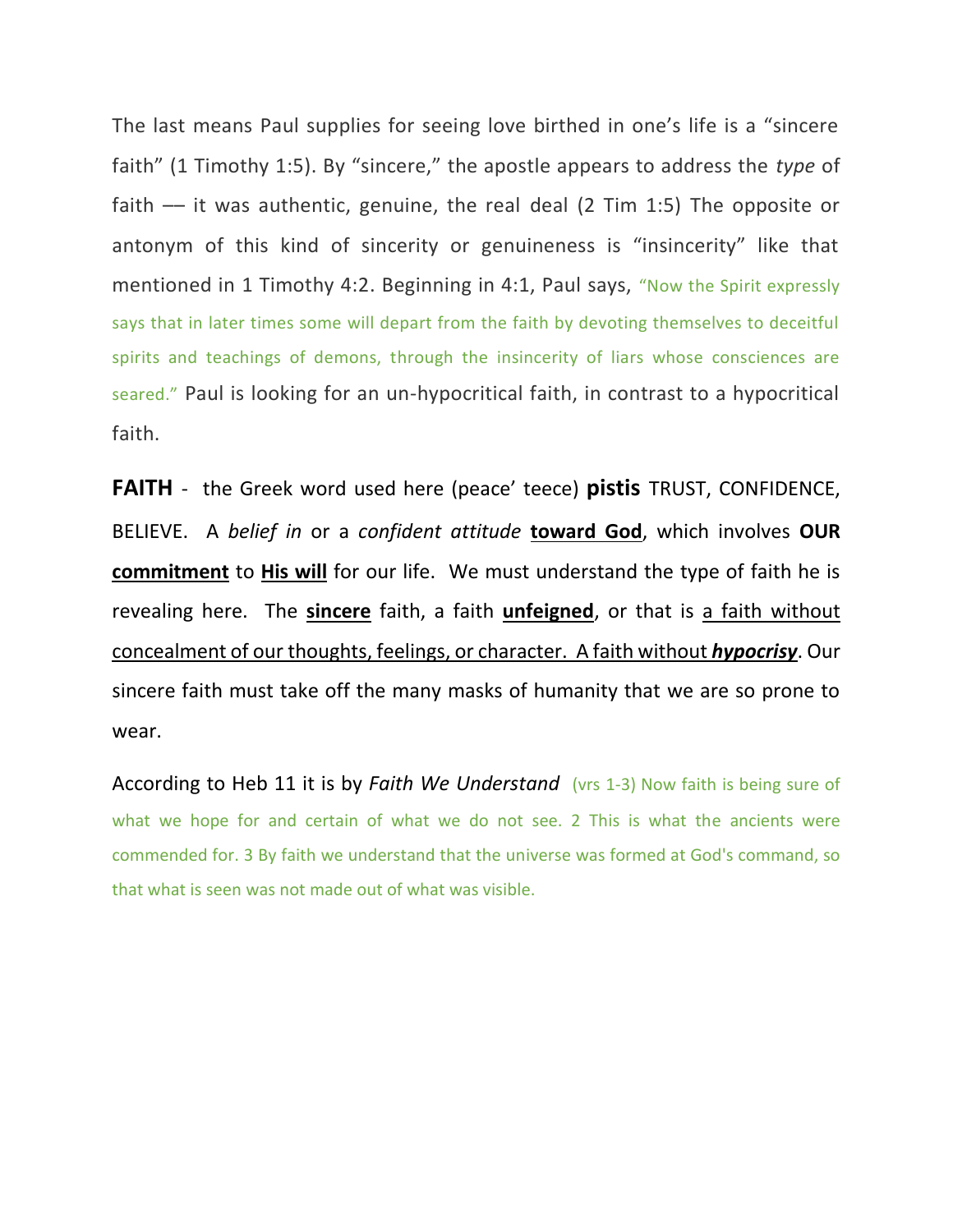Faith was already present in the experience of many people in the Old Testament as a key element of their spiritual lives. In this  $11<sup>th</sup>$  chapter of Hebrews, the various heroes of the Old Testament; Abel, Enoch, Noah, Abraham, Sarah, Isaac, Jacob, Joseph, and Moses: are described as **living** by faith.

In addition, the Old Testament itself makes the same point. Abraham "believed in the Lord" (Ge 15:6) 6 Abram believed the Lord, and he credited it to him as righteousness.; the Israelites "believed" (Ex 14:31) And when the Israelites saw the great power the Lord displayed against the Egyptians, the people feared the Lord and put their trust in him and in Moses his servant.; and the prophet Habakkuk taught that "the just shall live by his faith" (Habakkuk 2:4) 4 "Behold the proud, His soul is not upright in him; But the just shall live by his faith.

In the New Testament, "faith" covers various levels of personal commitment. Genuine sincere faith is a personal attachment to Christ, best thought of as a combination of two ideas: **reliance on Christ** and **commitment to Him**. Sincere faith involves personally depending on the finished work of Christ's sacrifice as the only basis for forgiveness of sin and entrance into heaven. But sincere faith is also a personal commitment of one's life to following Christ in obedience to His commands: "I know whom I have believed and am persuaded that He is able to keep what I have committed to Him until that Day" (2 Ti 1:12).

Faith is part of the Christian life from beginning to end. As the instrument by which the gift of salvation is received (Eph 2:8-9), faith is thus distinct from the basis of salvation, which is grace, and from the outworking of salvation, which is good works. The apostle Paul declared that salvation is through faith, not through keeping the works of the law (Eph 2:8,9).